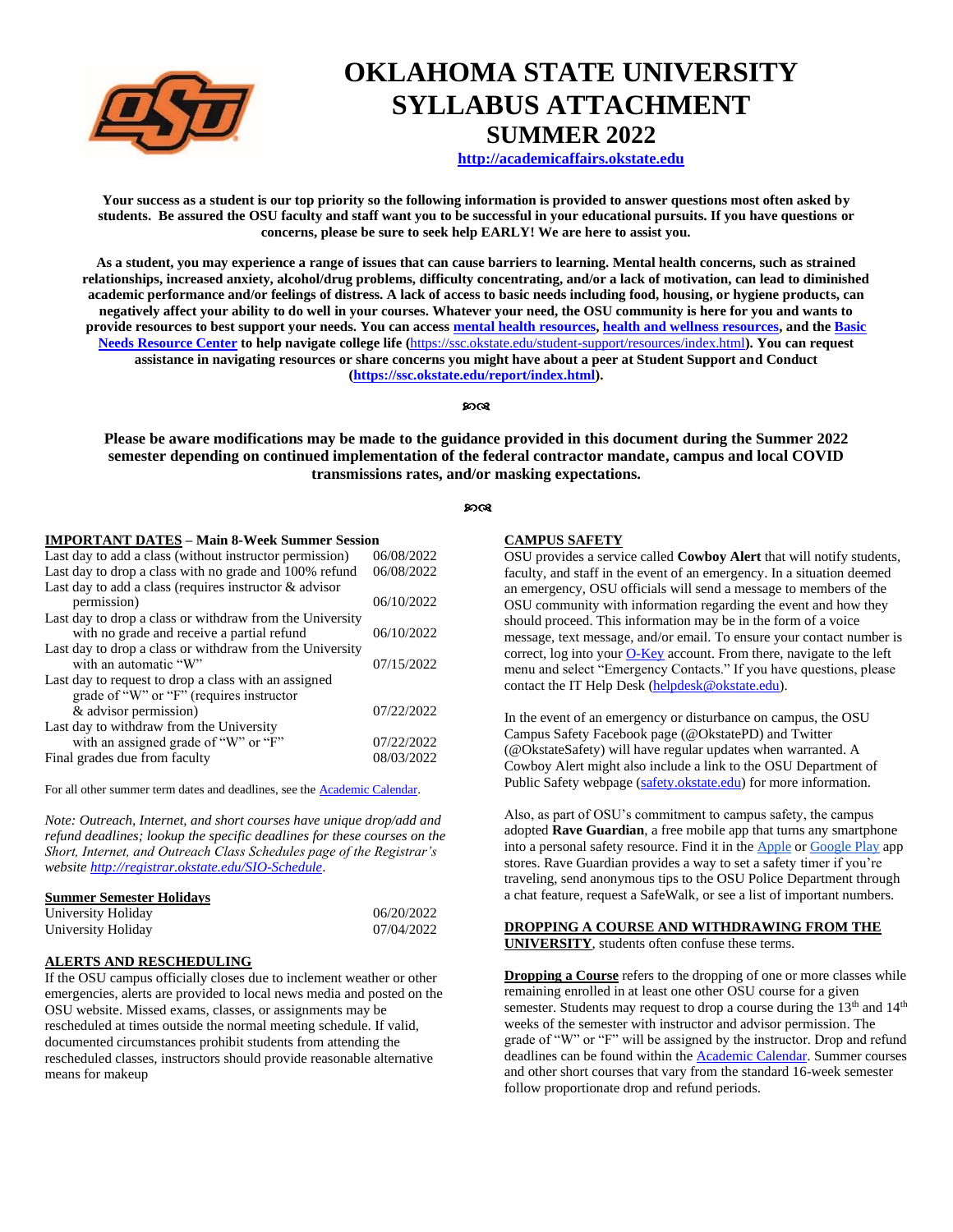**Withdrawing** from the university means dropping *all* courses and you *are no longer enrolled for the current semester*. The withdrawal process is initiated with your academic advisor. Withdrawal deadlines can be found within the **Academic Calendar**. Withdrawal deadlines involving summer courses and other short courses that vary from the standard 16-week semester follow proportionate withdrawal periods.

Exceptions to the deadlines above may only be considered by petition due to documented extraordinary circumstances and committee approval. The Retroactive Drop/Withdraw and Refund of Tuition and Fees Petition is available on the Academic Affairs website: *[https://academicaffairs.okstate.edu/faculty-development/add-drop](https://academicaffairs.okstate.edu/faculty-development/add-drop-withdraw.html)[withdraw.html.](https://academicaffairs.okstate.edu/faculty-development/add-drop-withdraw.html)*

# **[ACADEMIC INTEGRITY](http://academicintegrity.okstate.edu/)**

101 Whitehurst/405-744-562[7/http://academicintegrity.okstate.edu](http://academicintegrity.okstate.edu/) OSU is committed to maintaining the highest standards of integrity and ethical conduct. This level of ethical behavior and integrity will be maintained in this course. Participating in behavior that violates academic integrity (e.g., unauthorized collaboration, plagiarism, multiple submissions, cheating on examinations, fabricating information, helping another person cheat, unauthorized advance access to examinations, altering or destroying the work of others, and altering academic records) will result in an official academic sanction. Violations may subject you to disciplinary action including the following: receiving a failing grade on an assignment, examination, or course, receiving a notation of a violation of academic integrity on your transcript and being suspended from the University. Students have the right to appeal the charge.

### **COPYRIGHT & FAIR USE POLICY OF COURSE MATERIALS**

Course materials may not be published, leased, sold to others, or used for any purpose other than appropriate OSU-related individual or group study without the written permission of the faculty member in charge of the course and other copyright holders. This paragraph grants you a limited license giving you access to materials for this course, including PowerPoint slides, audio/video recordings, written, or other materials, for appropriate OSU-related educational use only. Lectures should not be recorded without permission from the faculty member and must not be further disseminated or shared. Assignments, quizzes, and exams (individual questions or in their entirety) should not be uploaded to websites offering note-sharing, tutoring, or other academic help (free or by paid subscription).

# **CLASS ATTENDANCE AND PARTICIPATION**

Class attendance is a critical component of learning; therefore, you are expected to attend and participate fully in all scheduled class meetings. Many instructors consider attendance so essential your grade may be affected by your absence, and some departments and professors have mandatory attendance policies. If no written attendance policy is provided before the last day to add a class without instructor permission, no penalty may be assessed for class absences although you may not be permitted to make up certain in-class activities.

If you are ill, you should stay home. Faculty are expected to treat a positive COVID test result as appropriate documentation for an excused absence and are encouraged to remain flexible for students who need to quarantine for other COVID-related issues (e.g., member of household instructed to quarantine). Although instructors may be willing to livestream in-person courses through an online platform, livestreaming is not required or expected. Each instructor will determine how to best assist students with excused absences (including absences due to quarantine requirements) for in-person classes and should include details in their course syllabus.

If you are required to participate in official university-sponsored activities or military training, you should receive an excused absence

unless the written course attendance policy indicates otherwise. If you will be absent from class for sponsored activities, you must provide prior notification of the planned absence to the instructor. You may be required to submit assignments or take examinations before the planned absence.

#### **PRE-FINALS WEEK POLICY**

Final examinations are scheduled at the end of each semester and are preceded by pre-finals week, which begins seven days prior to the first day of finals. During pre-finals week, all normal class activities will continue; however, no assignment, test, or examination accounting for more than 5% of the course grade may be given; and no activity or field trip may be scheduled that conflicts with another class. This excludes makeup and laboratory examinations, out-of-class assignments (or projects) made prior to pre-finals week and independent study courses. No student or campus organization may hold meetings, banquets, receptions, or may sponsor or participate in any activity, program, or related function that requires student participation. For additional information, contact the Office of Academic Affairs, 405-744-5627, 101 Whitehurst.

#### **FINAL EXAM OVERLOAD POLICY**

In the event you have three or more final exams scheduled for a single day, you are entitled to arrange with the instructor of the highest numbered course (4 digit course number) or two highest, if you have four finals on one day, to re-schedule that examination(s) at a time of mutual convenience during final exam week. If the final exam overload includes a common final exam, the common final exam is excluded from rescheduling unless multiple common exams are scheduled at the same time. You should submit this request in writing, with a copy of your class schedule, at least two weeks prior to the beginning of final exam week. The instructor has one week prior to the beginning of final exam week to arrange a mutually convenient time for administration of the final exam. After one week, if an agreement cannot be reached, take the request to the department head.

# **INFORMATION TECHNOLOGY**

**Student Email -** OSU uses your OKSTATE.EDU email address as a primary form of communication. Students are expected to check their OSU email on a frequent and consistent basis to remain informed of their official university business. If you do not use the OSU email system you must redirect your okstate.edu email using the Orange-Key System (www.okey.okstate.edu). Failure to maintain an accurate email address may result in missed or lost university communications. For email assistance, contact the IT Helpdesk at 405-744-HELP (4357).

**Computer Labs -** A complete description of computer labs and hours of operations are available at their website:

*<https://it.okstate.edu/services/computer-labs/index.html>*

Lab information is also available by calling the IT Helpdesk at 405- 744-HELP (4357).

#### **EDMON LOW LIBRARY HOURS**

405-744-9775 or 405-744-9741 Text 405-592-4128 For a complete list of the library's hours, please visit

*<http://library.okstate.edu/about/hours>*

For information about the library's services and how to utilize research tools, please visit *[www.library.okstate.edu](http://www.library.okstate.edu/)*

\*Contact the following for information on hours of operation:

| Architecture Library         | 405-744-6047 |
|------------------------------|--------------|
| Curriculum Materials Library | 405-744-6310 |
| Veterinary Medicine Library  | 405-744-6655 |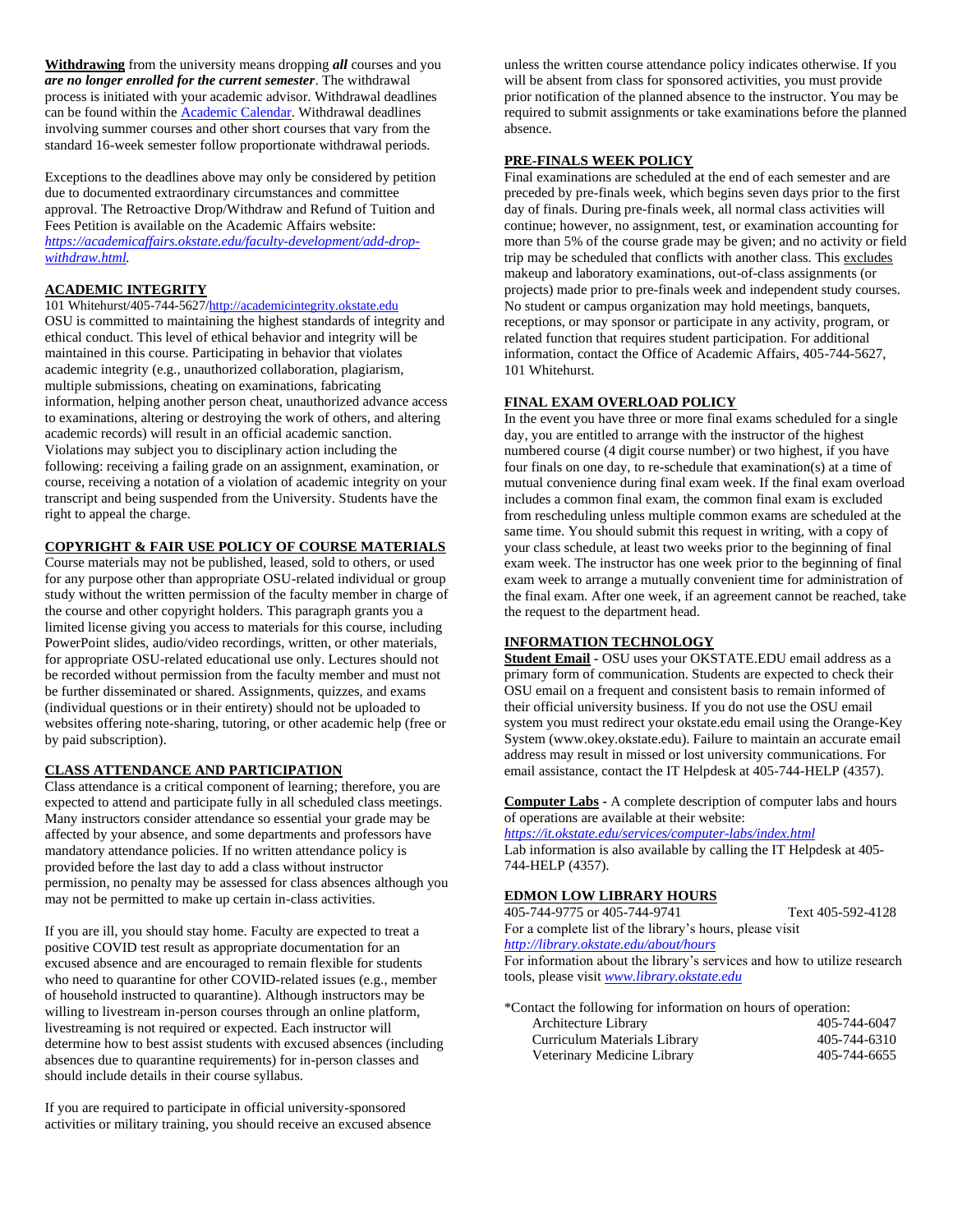#### **EQUAL OPPORTUNITY**

409 General Academic Building/405-744-7607 <https://1is2many.okstate.edu/>

OSU is committed to maintaining a learning environment that is free from discriminatory conduct based on race, color, religion, sex, sexual orientation, gender identity, pregnancy, status as a parent, national origin, disability (physical or mental), age, family medical history or genetic information, political affiliation, military service, protected veteran status, or other non-merit based factors. OSU does not discriminate on the basis of sex in its educational programs and activities. Examples of sexual misconduct and/or sex discrimination include sexual violence, sexual harassment, sexual assault, domestic and intimate partner violence, stalking, or gender-based discrimination. OSU encourages any student who thinks that they may have been a victim of sexual misconduct or sexual discrimination to immediately report the incident to the Title IX Coordinator (405-744-9153) or Deputy Title IX Coordinator (405-744-5470). If a reporting student would like to keep the details confidential, the student may speak with staff in the Student Counseling Center (405-744-5472) or one of the University's Sexual Assault Victim Advocates (Mon-Fri 8 AM-5 PM, 405-564-2129 or 24 Hour Help Line 405-624-3020).

#### **DIVERSITY AND INCLUSION**

# 408 Whitehurst/405-744-9154

# [https://diversity.okstate.edu](https://diversity.okstate.edu/)

Oklahoma State University is a land-grant institution committed to excellence in diversity and inclusion. We strive to maintain a welcoming and inclusive environment that appreciates and values all members of the University community. We define diversity as engagement in meaningful actions, behaviors, and conversations that reflect a commitment to recognizing, understanding, and respecting the differences among students, faculty, staff, and visitors throughout the OSU system. We do not condone acts, behavior, language, or symbols that represent or reflect intolerance or discrimination. OSU is dedicated to cultivating and enriching the competitive advantages that diversity and inclusion provide all members of the University community. We identify diversity as a quality-of-life issue, as well as an important economic driver for the prosperity and well-being of the state, nation, and world.

#### **STUDENT ACCESSIBILITY SERVICES**

### 1202 W. Farm Rd #155/405-744-7116[/http://sds.okstate.edu/](http://sds.okstate.edu/)

According to the Americans with Disabilities Act, each student with a disability is responsible for notifying the University of the disability and requesting accommodations. If you think you have a qualifying disability and need accommodations, contact the Office of Student Accessibility Services to start the registration process and to ensure timely implementation of appropriate accommodations. To receive services, you must submit appropriate documentation and complete an intake process to verify the existence of a qualified disability and identify reasonable accommodations. Faculty have an obligation to respond when they receive official notice of accommodations but are under no obligation to provide retroactive accommodations.

# **STUDENT SUPPORT AND CONDUCT**

#### 328 Student Union/405-744-5470/ <https://ssc.okstate.edu/>

By enrolling at Oklahoma State University, you accept responsibility for complying with all University policies and contracts, and for local, state and federal laws on- or off-campus that relate to the University's mission. **The Student Code of Conduct** educates students about their civic and social responsibilities including policies and procedures involving student misconduct.

In general, the University expects students to aspire to follow and promote the Cowboy Community Standards or integrity, community, social justice, respect, and responsibility.

#### **WHERE TO GO FOR HELP**

#### **ACADEMIC RELATED SERVICES**

**Instructor** - If you have questions regarding your class, talk to your instructor. Faculty members usually include their office hours and/or phone number in the class syllabus. If you cannot locate this information, set a time to meet with your instructor by speaking with them prior to or immediately following your class session or check with the departmental office on when the instructor may be available. Office hours may be in-person or virtual, so students are strongly encouraged to confirm the format and available times with their instructor.

**Academic Advisor -** All students will benefit by conferring with an advisor on a regular basis. If you do not know your advisor, you may log in to my.okstate.edu to locate their contact information. Advising appointments may be virtual or in-person, so students are strongly encouraged to confirm the format when requesting an appointment. If you need to see an advisor in person, please contact your advisor or college advising office to let them know so arrangements can be made.

#### **Bursar**

113 Student Union/405-744-5993

#### <http://bursar.okstate.edu/>

The Bursar Office bills and collects tuition, fees, campus housing, and other university related charges. The Bursar Office also processes and disburses all federal and campus-based funds to students' bursar accounts and refunds any overpayments on students' bursar accounts.

#### **Career Services**

360 Student Union/405-744-5253

[http://hireosugrads.com](http://hireosugrads.com/)

Locate your College's Career Consultant on the Career Services website. Us[e http://hireosugrads.com](http://hireosugrads.com/) to search for part-time jobs.

#### **Language Placement Test**

206 Gunderson Hall/405-744-9547

# <http://languages.okstate.edu/>

Students with prior language experience in French, German, or Spanish who take the placement exam and then score a 'B' or higher in a more advanced class, will get up to 6 credit hours for the classes below it. Schedule your free test by emailing Nick Howland at [nick.howland@okstate.edu.](mailto:nick.howland@okstate.edu)

#### **Multicultural Affairs**

240 Student Union/405-744-5481 <http://oma.okstate.edu/>

Academic, career and personal success programs are available. Student organizations representing diverse communities and annual events are offered.

#### **Pre-Professional Academic Support Services**

University College/040 Student Union/405-744-9965 [https://preprofessional.okstate.edu](https://preprofessional.okstate.edu/)

Support services are available to all OSU students, regardless of major who desire to pursue a professional education in health care or law.

#### **Registrar**

322 Student Union/405-744-6876

# <http://registrar.okstate.edu/>

The Office of the Registrar provides services related to the creation and maintenance of student academic records. Staff in the Registrar's office are available to assist students with enrollment, official transcript requests, degree and enrollment verification, updating personal information in the Student Information System, graduation, and other services.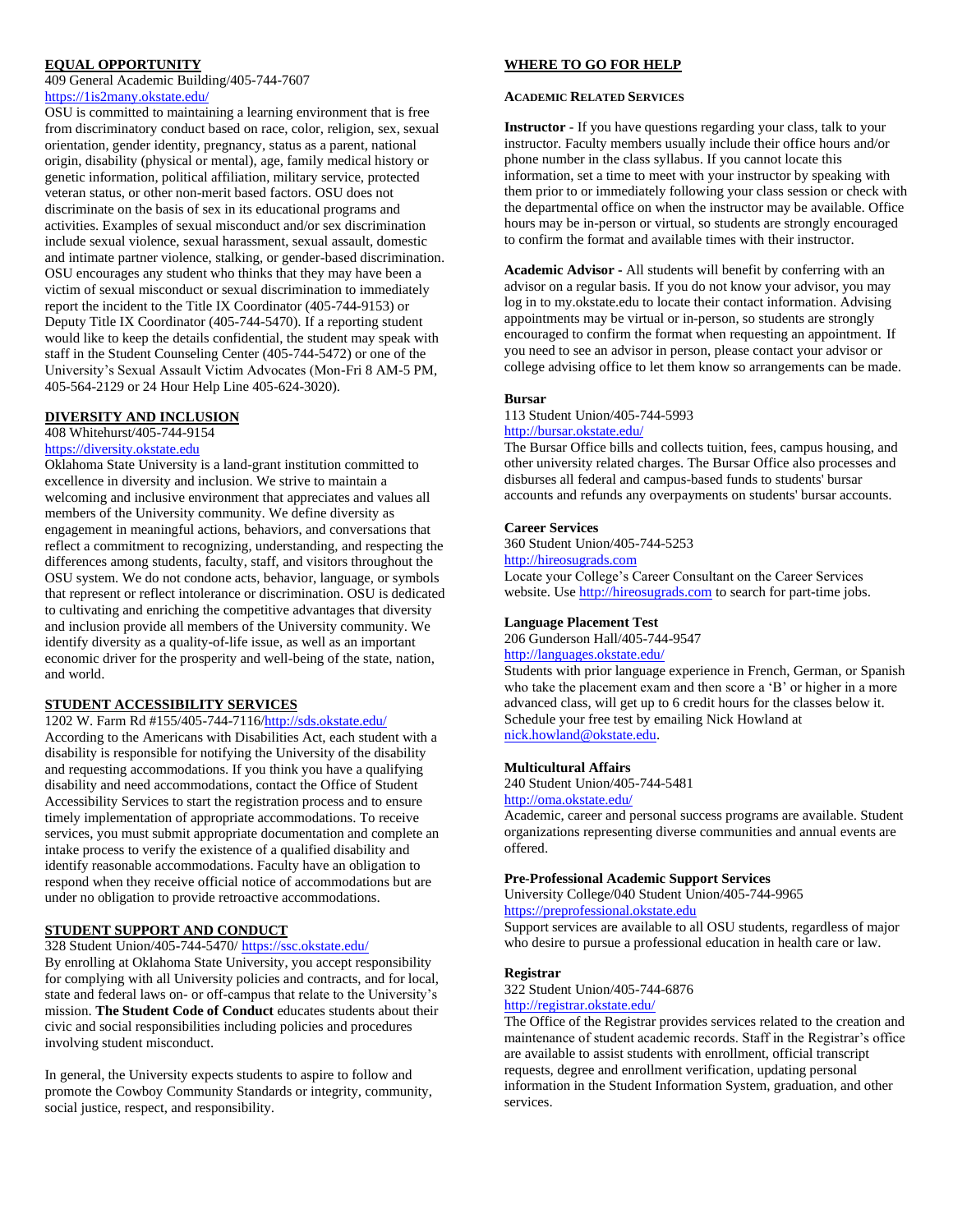### **Scholarships and Financial Aid**

119 Student Union/405-744-6604

# [http://financialaid.okstate.edu](http://financialaid.okstate.edu/)

Over 80 percent of Oklahoma State University students received scholarships, grants, work, and low-interest loans totaling over \$320 million last year. Contact the Office of Scholarships & Financial Aid to apply for financial aid or to meet with a financial aid counselor.

#### **Transfer Student Academic Support Services**

University College/061 Student Union/405-744-9737

https://universitycollege.okstate.edu/transfer-veteran-success/ This office provides undergraduate transfer students with a seamless transition to OSU by collaborating with various departments on campus, including Undergraduate Admissions, the LASSO Center, the Office of the Registrar, and Scholarships and Financial Aid.

#### **University Assessment and Testing**

107 University Assessment and Testing Building/405-744-5958 <http://uat.okstate.edu/>

Campus and national tests, as well as testing accommodations, are provided.

#### **Veteran Benefit Services**

322 Student Union/405-744-6343

<http://registrar.okstate.edu/Veteran-Benefit-Services> This office provides information and assistance in completing the appropriate forms to apply for educational benefits through the U.S. Department of Veterans Affairs and through the State of Oklahoma.

#### **Veteran Student Academic Support Services**

University College/061 Student Union/405-744-9737

<https://universitycollege.okstate.edu/transfer-veteran-success/> This office works with veteran and military-affiliated students to aid in their transition from military service to successful careers by ensuring they succeed academically through coordination of support services from both on- and off-campus entities.

### **HEALTH RELATED SERVICES**

#### **Counseling Psychology Clinic**

107 Public Information Office/405-744-6980 https://education.okstate.edu/ccp\_clinic/index.html

Faculty and graduate students offer high quality and cost efficient psychological and mental health services to students Monday through Friday.

#### **Psychological Services Center**

118 Psychology Building/(405) 744-5975 <https://psychology.okstate.edu/osupsc>

Graduate Students in the Clinical Psychology Ph.D. program offer low cost, evidence-based therapy as well as assessment for ADHD and learning disabilities.

#### **University Counseling Services**

320 Student Union/405-744-5458 https://ucs.okstate.edu/

Services include personal counseling, the Alcohol & Substance Abuse Center, and stress management through the Reboot Center.

#### **University Health Services**

1202 W. Farm Road/405-744-7665 <http://uhs.okstate.edu/>

Any individual who feels as though they have concerning symptoms (fever, cough, difficulty breathing) or have been around someone being investigated for COVID-19 can call UHS at 405-744-7665. An allergy clinic, lab services, x-ray, travel clinic, women's clinic and pharmacy are among the services offered at this campus outpatient medical clinic.

# **Wellness Department**

#### 405-744-5510 <http://wellness.okstate.edu/>

Intramurals, group fitness and sports clubs are among the many programs and services available through the Wellness Department.

#### **CAMPUS LIFE RELATED SERVICES**

#### **Fraternity and Sorority Affairs**

211J Student Union/405-744-5490 <https://lcl.okstate.edu/gogreek/> For questions and comments about fraternity and sorority organizations, contact Fraternity and Sorority Affairs.

#### **Housing and Residential Life**

100 Iba Hall/405-744-5592 [http://reslife.okstate.edu](http://reslife.okstate.edu/)

For questions and comments about housing and residential life, contact the Housing administration office.

#### **Leadership and Campus Life**

211 Student Union/405-744-5488

[http://lcl.okstate.edu](http://lcl.okstate.edu/)

Get involved through student organizations; the Center for Ethical Leadership; International Students & Scholars; Non-traditional Student Services; and Parent & Family Relations.

# **Service-Learning Volunteer Center**

211G Student Union/405-744-5145

# <https://lcl.okstate.edu/volunteer/>

Find volunteer opportunities and earn the recognition C.O.R.D. to wear at graduation.

#### **University Dining Services**

076 Student Union/405-744-4424 <http://dining.okstate.edu/> For questions and comments about meal plans or university dining operations, contact University Dining Services.

### **ACADEMIC SUPPORT RESOURCES AND TUTORING**

#### **Learning and Student Success Opportunity (LASSO) Tutoring Center**

021 Classroom Building/405-744-3309

<https://universitycollege.okstate.edu/lasso/>

LASSO offers free individual and group tutoring for a variety of courses. Tutoring, supplemental instruction, and Academic Success Coaching appointments are available in-person or online.

#### **STUDENT ACADEMIC SERVICES CENTERS**

#### **Ferguson College of Agriculture**

136 Agricultural Hall/405-744-5395 Contact: Dr. Deb VanOverbeke

<http://agriculture.okstate.edu/students/>

Academic support and career guidance resources are available for Agriculture students.

#### **Arts and Sciences**

213 Life Sciences East/405-744-5658 Contact: Dr. Amy Martindale

<https://cas.okstate.edu/advising>

Academic support and career guidance resources are available for Arts and Sciences students.